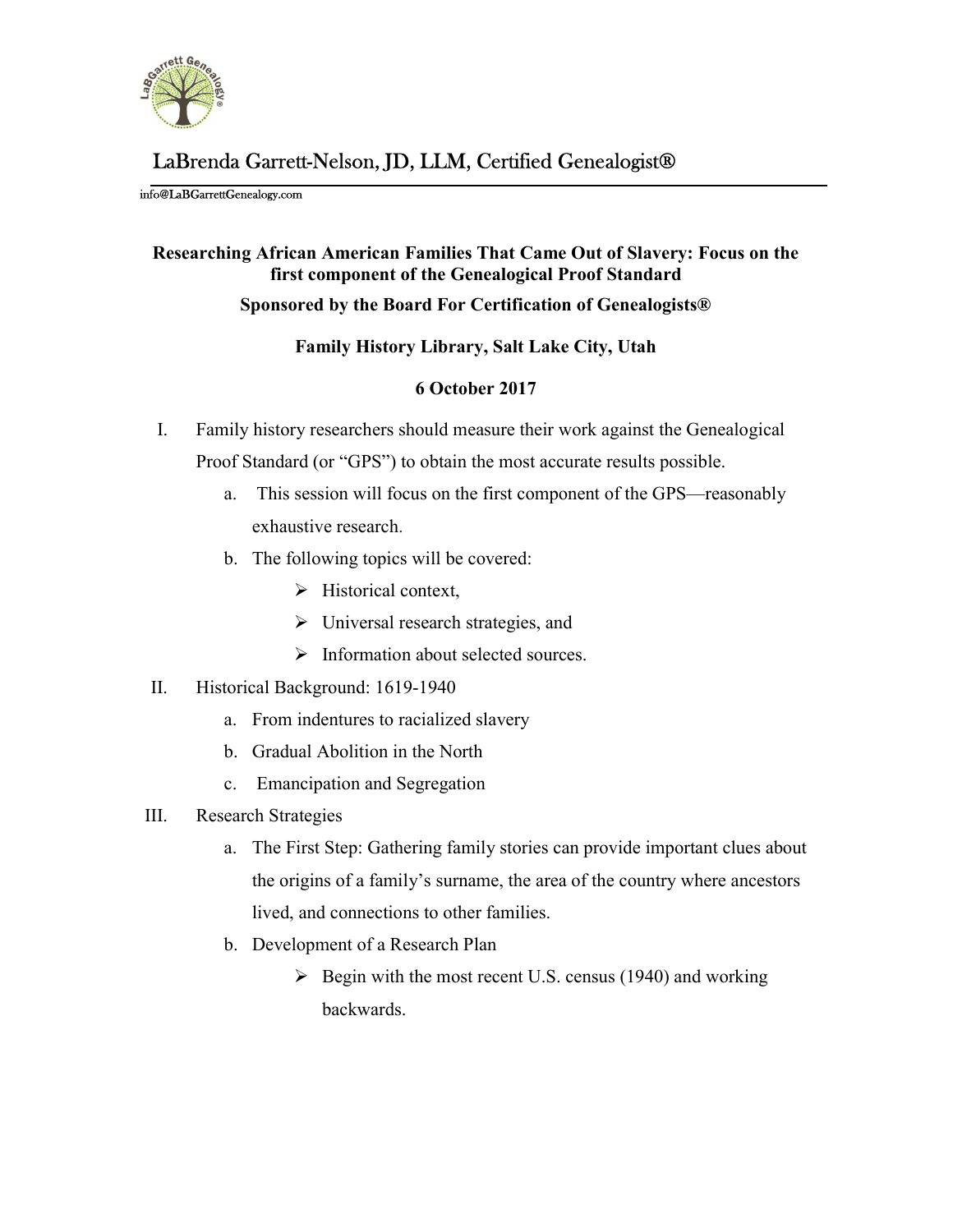- $\triangleright$  The Heightened Importance of Cluster research: The surname used by an ancestor soon after the Civil War may point to the identity of a former slaveholder, and documents created by or in respect of a slaveholder can provide genealogical information about enslaved ancestors.
- c. Once you have evidence of the likely geographic location where ancestors lived after emancipation, you will need to learn about the history of that location, including—
	- $\triangleright$  Any boundary changes; and
	- $\triangleright$  The current repositories of relevant records.
- IV. Survey of Selected Records Specific to African American Ancestors
	- a. Records of ancestors who were Free Persons of Color before slavery was abolished.
		- $\triangleright$  Pre-1870 census records, deeds of manumission, probate files
		- $\triangleright$  Registers of "free Negros"<sup>1</sup>
	- b. 1850 and 1860 U.S. census slaves schedules
		- $\triangleright$  As well as 1790-1840 federal census records
	- c. Federal records of formerly enslaved African Americans that predate the
		- 1870 U.S. census

l

 The War Department's General Order 143 established the U.S. Bureau of Colored Troops in 1863, and compiled military service records<sup>2</sup> and pension applications also provide information about the formerly enslaved.<sup>3</sup>

<sup>1</sup> See, for example, Virginia and Louisiana registers. Library of Virginia (http://www.lva.virginia.gov : accessed 27 September 2017), search for "Free Negro register."

<sup>&</sup>lt;sup>2</sup> "Soldiers and Sailors Database" National Park Service, (http://www.nps.gov/civilwar/soldiers-andsailors-database.htm : accessed 27 September 2017).

<sup>&</sup>lt;sup>3</sup> George P. Sanger, editor, "An Act to Establish a Bureau for the Relief of Freedmen and Refugees." The Statutes at Large of the United States, vol. 13 (Boston: Little, Brown and Company, 1866) 507; viewed on Books.Google.com (http://www.books.google.com).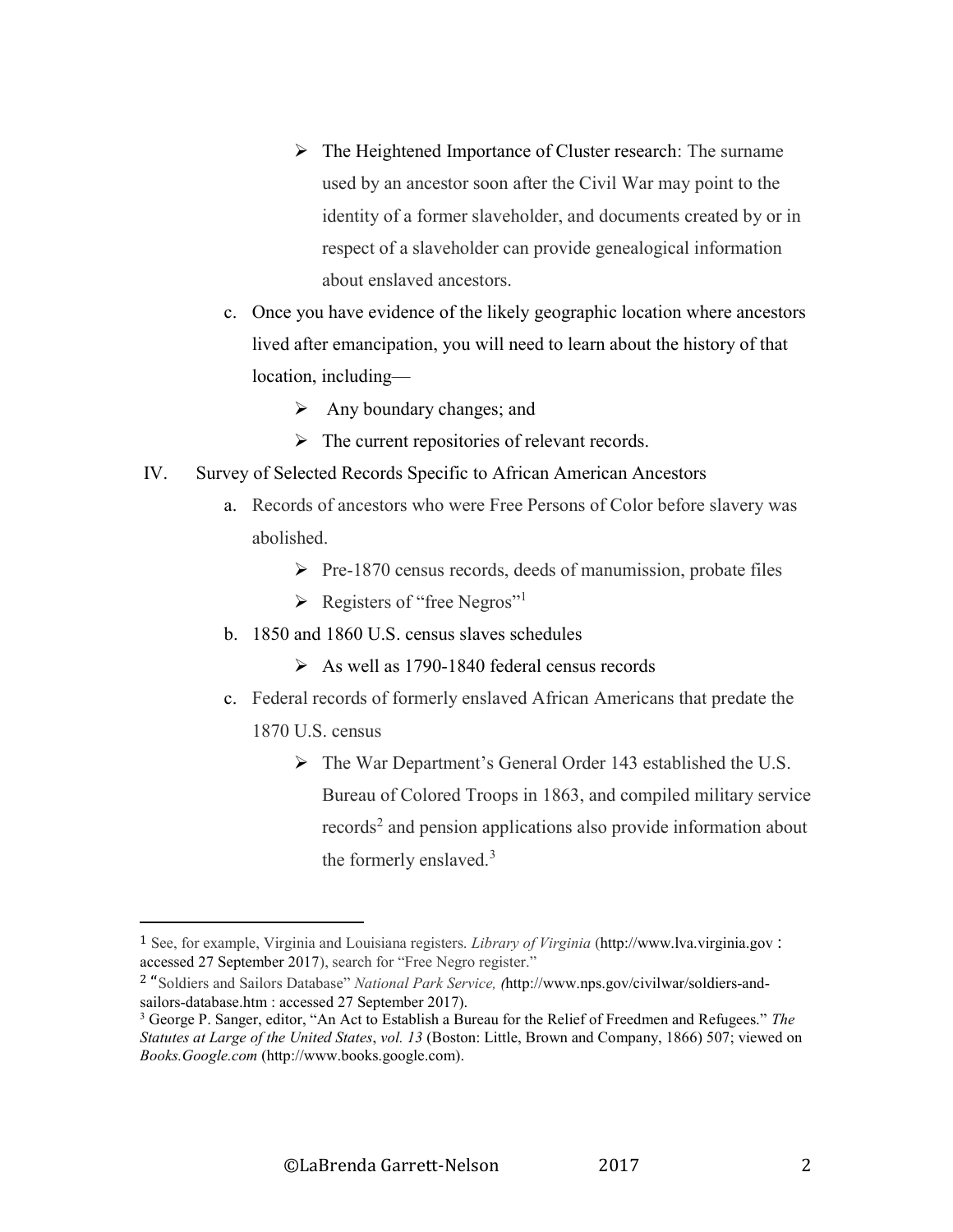- $\triangleright$  The Field Office records of the Bureau of Refugees, Freedmen, and Abandoned Lands ("Freedmen's Bureau") cover the period 1865–1872.
	- 1. Marriage records of former slaves
	- 2. Labor contracts
	- 3. Register of complaints
- ▶ The Freedman's Bank operated from 1865–1874.<sup>4</sup>
- d. Pre-1870 State census, tax, or voting records
- e. Relatively New Databases
	- $\triangleright$  Last Seen: Finding Family After Slavery (http://informationwanted.org)
	- The Beyond Kin Project (http://beyondkin.gegbound.com)
	- $\triangleright$  New York Slavery Records Index (coming in 2018 from John Jay College of Criminal Justice)

# Selected Resources:

Abrams, Alan. Black and Free, The Free Negro in America, 1830: A Commentary on Carter Woodson's "Free Negro Heads of Families in the United States in 1830." Sylvania, Ohio: Doubting Thomas Publishing, 2001.

Burroughs, Tony, "Finding African Americans on the 1870 Census," Heritage Quest (January / February 2001): 50–56. Image copy. (http://www.tonyburroughs.com/uploads/1/3/2/8/13281200/finding\_african\_ameri cans on the 1870 census.pdf).

Toni Carrier and Angela Walton-Raji, Mapping the Freedmen's Bureau (http://mappingthefreedmensbureau.com).

l

Cox, William A., "From Slavery to Society: The Jerry Moore Family of Virginia and Pennsylvania, National Genealogical Society Quarterly, 103 (December 2015): 281-303

<sup>&</sup>lt;sup>4</sup> United States, Freedman's Bank Records, 1865-1874," index and images, Familysearch (https://familysearch.org/search/collection/1417695 : accessed 27 September 2017); from NARA microfilm M816.